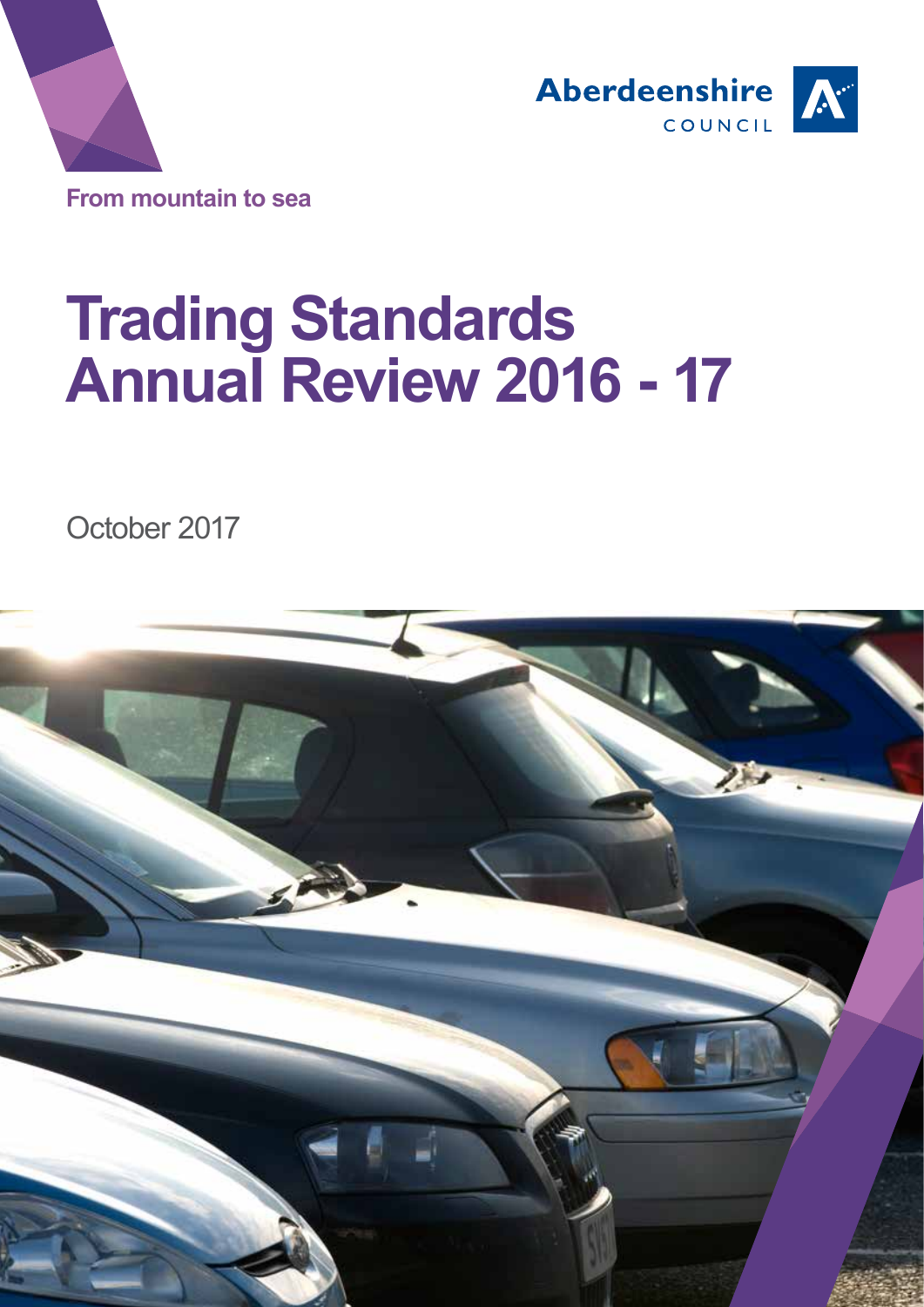# **October 2017**

# **TRADING STANDARDS**

**Working together for the people of Aberdeenshire to create a fair and safe trading environment**

- **• Protecting consumers from unfair, illegal and unsafe trading practices**
- **• Empowering consumers by providing advice, education and support**
- **• Protecting reputable and legitimate local businesses from illegal trading practices and unfair competition**
- **• Supporting local businesses by providing inspection, advice and support services**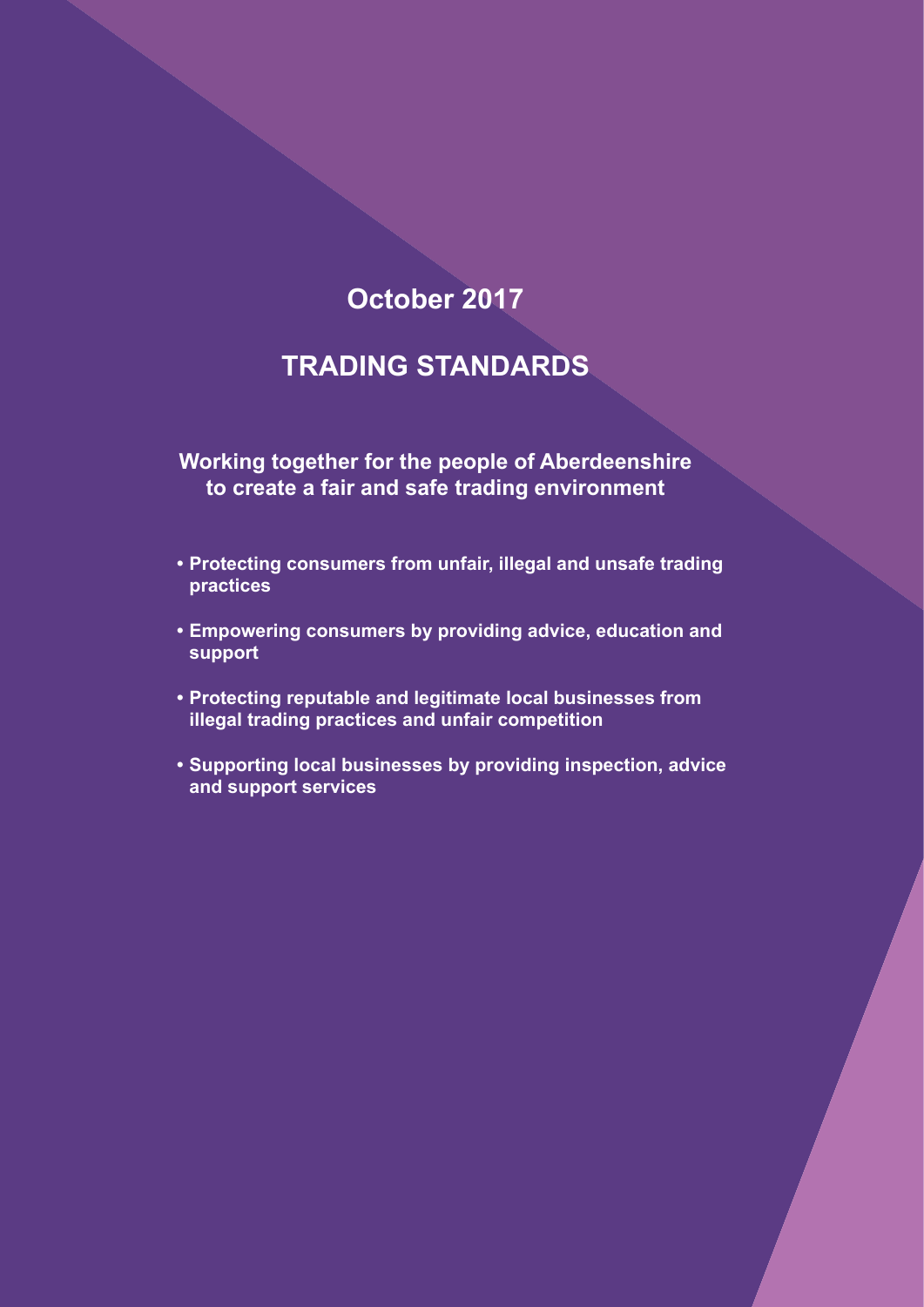# **Contents**

| 1                       | <b>Introduction</b>                                | 4              |
|-------------------------|----------------------------------------------------|----------------|
| $\overline{\mathbf{2}}$ | <b>Weights &amp; Measures</b>                      | 5              |
| 3                       | <b>Fair Trading</b>                                | 6              |
| 3.1                     | <b>Scams</b>                                       | 6              |
|                         | 3.2 Online Trade                                   | $\overline{7}$ |
|                         | 3.3 Prepayments and Consumer Contracts Information | $\overline{7}$ |
| 4                       | <b>Product Safety</b>                              | 8              |
|                         | <b>4.1 Construction Products</b>                   | 8              |
|                         | 4.2 Licensing Activity                             | 8              |
|                         | 4.3 Age Related Sales                              | 9              |
| 5                       | <b>Animal Feed Hygiene</b>                         | 9              |
| 6                       | <b>Formal Enforcement Action</b>                   | 10             |
| 7                       | <b>Consumer Advice &amp; Assistance</b>            | 10             |
| 8                       | <b>New Intiatives</b>                              | 12             |
| 9                       | <b>Staff</b>                                       | 12             |
| 10                      | <b>Performance &amp; Customer Feedback</b>         | 13             |
| 11                      | <b>Appendix</b>                                    | 14             |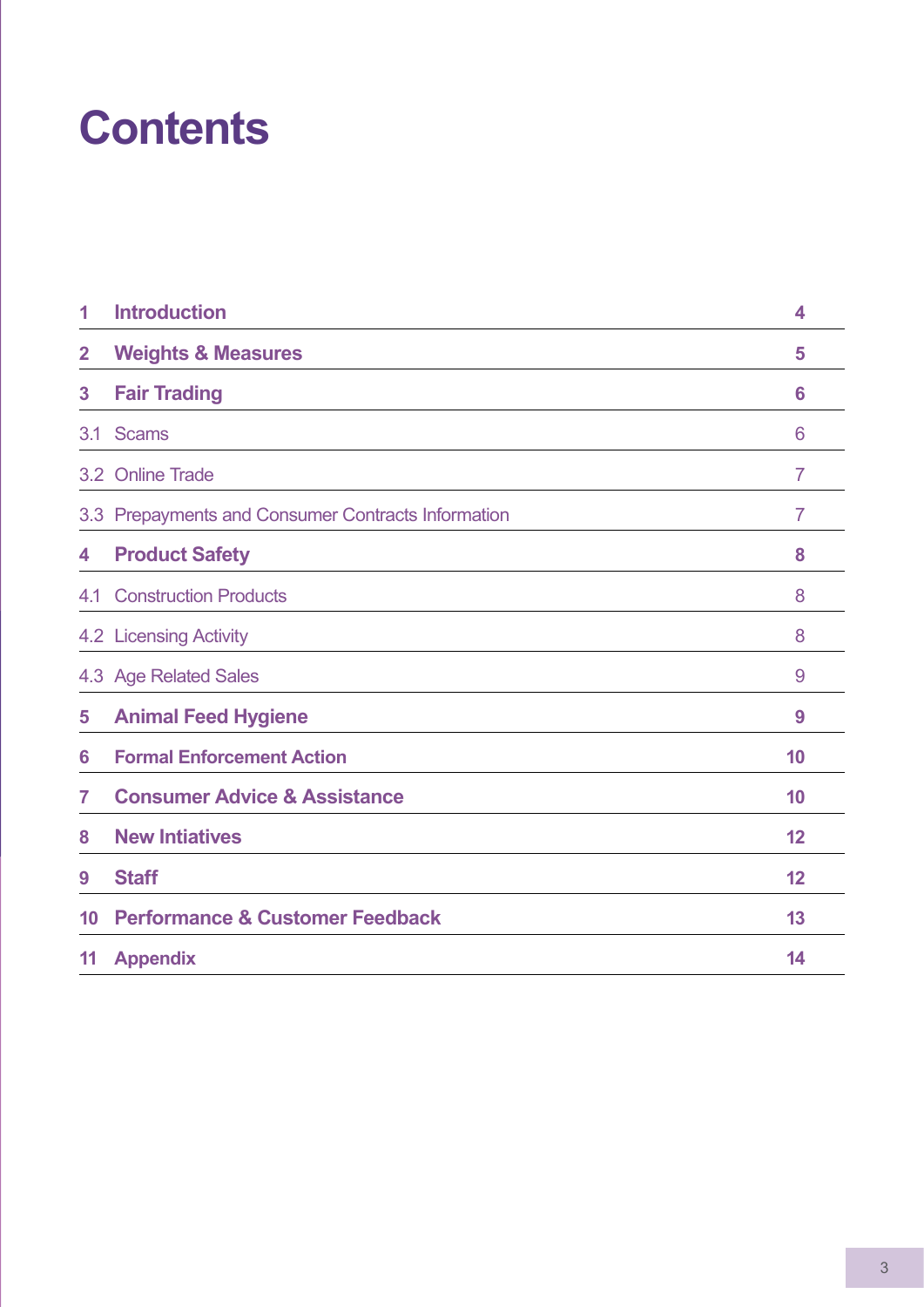# **Introduction**

## **Welcome to the Trading Standards Annual Review for 2016 - 17.**

Trading Standards Services have a statutory duty to enforce consumer protection and trading standards law designed to protect the health, safety and economic wellbeing of residents and provide a level playing field for legitimate businesses.

This covers fair trading including the pricing and description of goods and services, anticounterfeiting & illicit trade; weights & measures; product safety; the sale and advertising of age restricted products such as cigarettes, fireworks and nicotine vaping products (e-cigarettes), animal feed hygiene and certification and licensing of petroleum & explosives.

We provide advice and assistance to consumers who have problems with goods and services purchased; inspect businesses to monitor and assist them into compliance; investigate complaints and intelligence received; test purchase and sample goods and submit these for testing if necessary; and in certain circumstances submit reports to the Procurator Fiscal, issue fixed penalty notices and pursue civil enforcement orders.

Aberdeenshire Trading Standards' activity and performance for 2016-17 is set out below. The Review includes statutory performance data, information on projects carried out throughout the year and highlights legislative and organisational changes introduced during the year.

### Our Priorities for 2016-17:

- Doorstep Crime
- Second-hand Car Sales
- Internet Sales (e-crime)
- Mass Marketing Scams
- Age-related Sales

#### At a Glance

During 2016-17:

- $\checkmark$  628 compliance checks were conducted
- $\checkmark$  128 required informal enforcement action
- $\checkmark$  172 traders requested business advice from us
- $\checkmark$  918 consumers were given assistance to resolve their complaints
- $\sqrt{26}$  samples were submitted for analysis
- $\checkmark$  219 intelligence reports were logged.
- $\checkmark$  48 test purchases of age restricted products.
- $\checkmark$  29 warning letters issued
- $\checkmark$  1 Enterprise Act undertaking obtained



Wilma Urquhart *Trading Standards Manager Chief Inspector of Weights and Measures*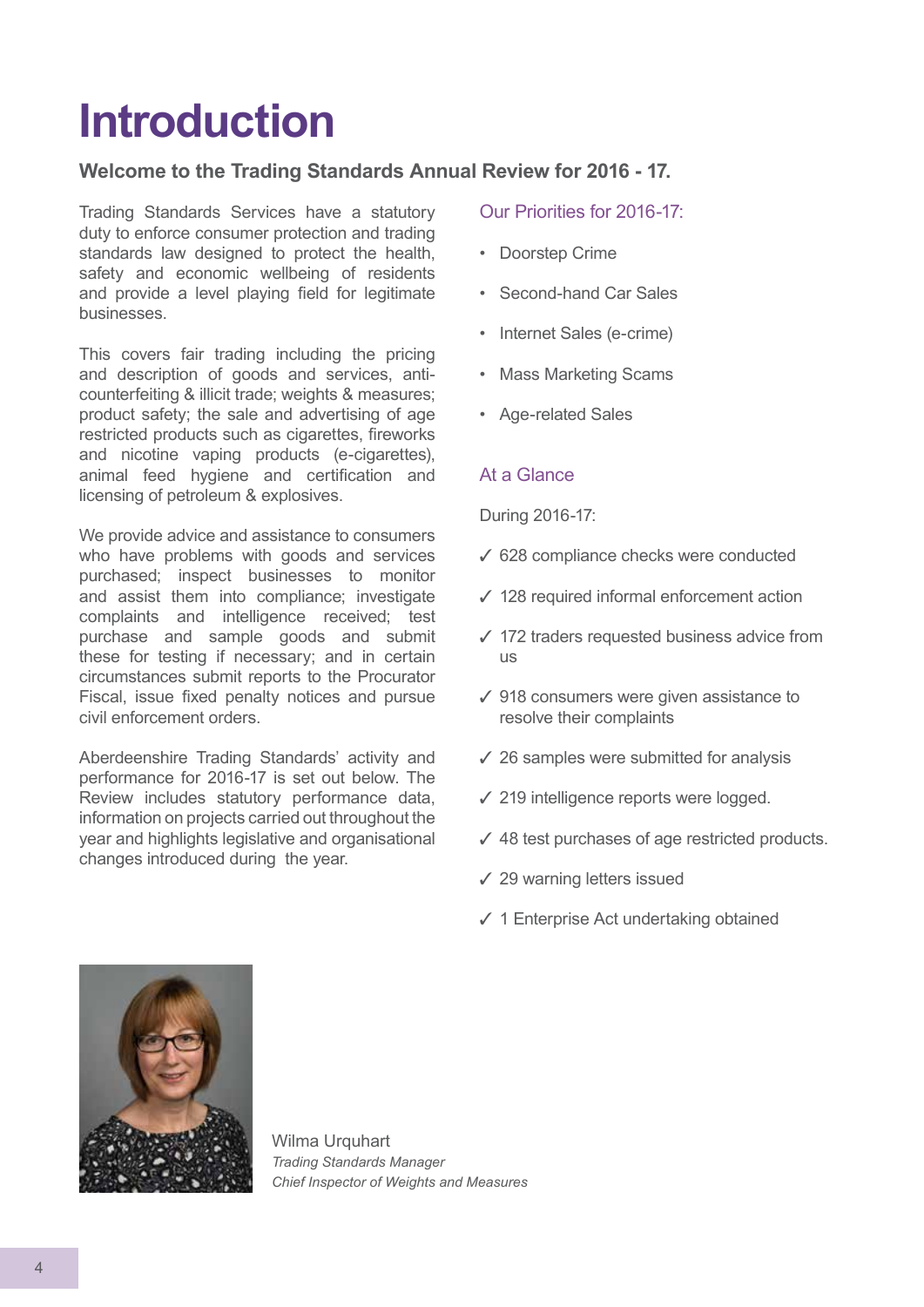## **Weights & Measures**

These figures form part of the annual return to the National Measurement and Regulatory Office (part of Regulatory Delivery) as required by the Weights & Measure Act 1985. Table 1 indicates the weighing and measuring equipment tested and Table 2 indicates the businesses visited to check compliance with weights & measures legislation.

| <b>Category of Equipment</b>                              | <b>Equipment</b><br><b>Inspected</b> | <b>Equipment</b><br><b>Verified</b> | <b>Equipm</b><br>Incorre |
|-----------------------------------------------------------|--------------------------------------|-------------------------------------|--------------------------|
| <b>Liquid Fuel Dispensers</b>                             | 312                                  | $\overline{0}$                      |                          |
| <b>Bulk Fuel Tanker Meter Measuring Systems</b>           | 9                                    |                                     | $\Omega$                 |
| Weighbridges & Scales > 5 tonne Capacity                  | 51                                   | 1                                   |                          |
| Non-automatic Weighing Instruments <30kg                  | 387                                  | 12                                  | 8                        |
| Non-automatic Weighing Instruments<br>$>30$ kg, < 5 tonne | 68                                   |                                     |                          |
| <b>Automatic Weighing Instruments</b>                     | 10                                   | $\Omega$                            | $\Omega$                 |
| <b>Intoxicating Liquor Measuring Instruments</b>          | 10                                   | 0                                   | $\Omega$                 |

## TABLE 1- WEIGHING & MEASURING EQUIPMENT TESTED

#### TABLE 2- BUSINESSES INSPECTED

| <b>Category of Equipment Type of Business</b>                  | <b>Businesses</b><br>Liable to<br><b>Inspection</b> | <b>Businesses</b><br><b>Visited</b> | <b>Businesses</b><br><b>Broadly</b><br><b>Compliant</b> |
|----------------------------------------------------------------|-----------------------------------------------------|-------------------------------------|---------------------------------------------------------|
| <b>Packaging Plants</b>                                        | 124                                                 | 56                                  | 53                                                      |
| Importers of Packaged Good                                     | 1                                                   | 1                                   |                                                         |
| <b>Businesses Selling Bulk Products by Weight</b><br>or Volume | 138                                                 | 45                                  | 39                                                      |
| <b>Retail Outlet</b>                                           | 1360                                                | 106                                 | 98                                                      |
| <b>Medical Institutions</b>                                    | 24                                                  | 0                                   | 0                                                       |

**Ent I**ct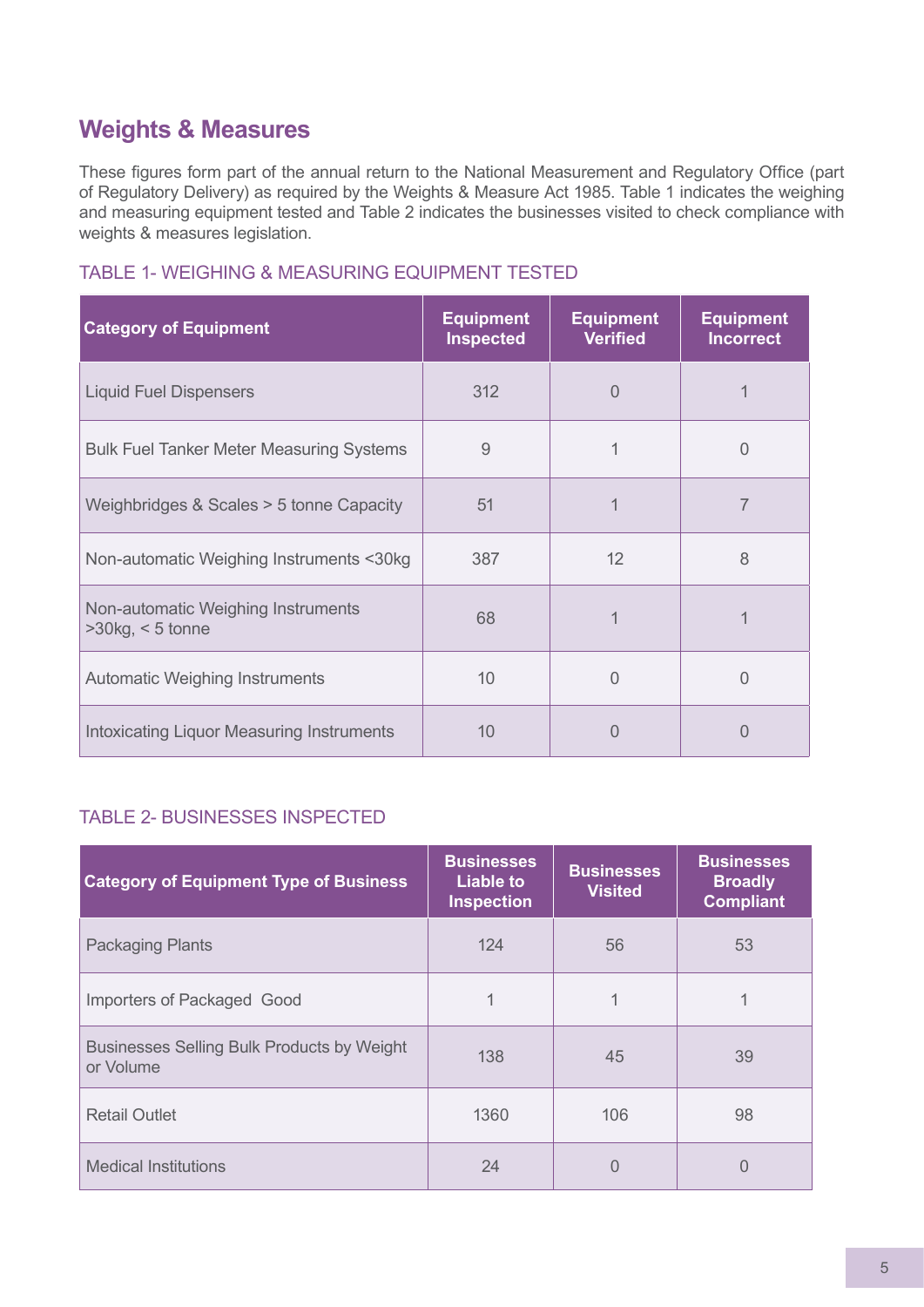## **Fair Trading**

#### **Scams**

In partnership with Citizens Advice, we took part in Scams Awareness Month during July 2016.The campaign was designed to highlight doorstep, online, telephone and postal scams. We held a series of displays at local supermarkets where advice and guidance leaflets were supplied and encouraged customers to report any concerns. Supplies of the 'uninvited traders' stickers were also available and proved very popular.



We also developed warning postcards for use in an area where we receive complaints or intelligence that rogue traders may be operating. This has already resulted in us being able to provide advice and assistance to consumers who wouldn't otherwise have thought to contact us for help.



#### Rogue traders may be operating in your area.

- Roque Doorstep Sellers often try and trick people into having work done that isn't necessary
- They will seek to hide their true identity and you may not be able to contact them if things go wrong
- The work is often poor quality and they may increase the price at a later stage
- The vulnerable and elderly are often targeted

Protect your Community and report any concerns.

A further source of help is our provision of telephone call blockers for anyone who may be vulnerable to telephone cold callers attempting to scam residents or sell them products they don't want or need, often at inflated prices. A national project was initiated where we were given call blockers to supply to those suffering from dementia. These provide great peace of mind for relatives and help prevent dementia sufferers being targeted.

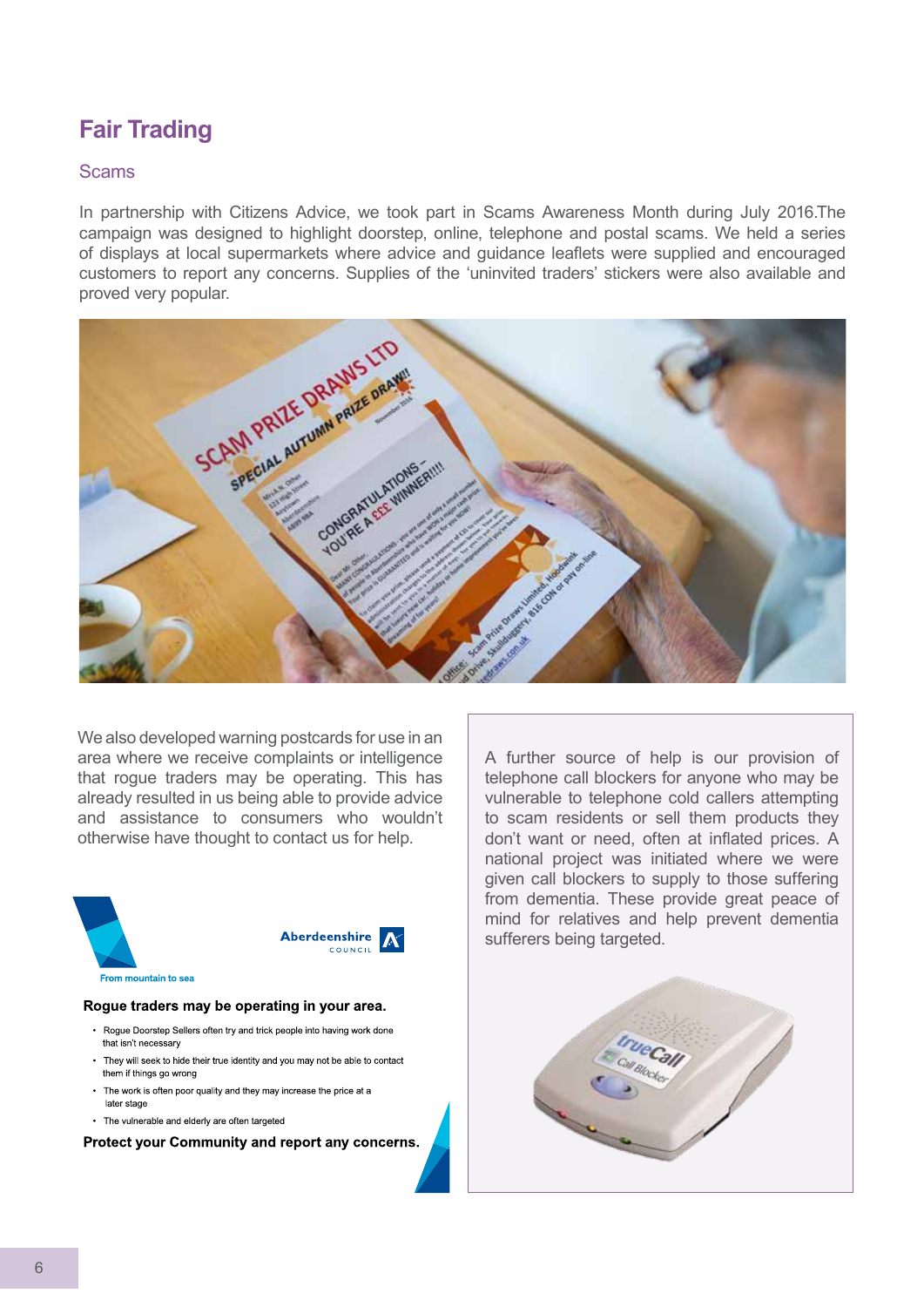### Online Trade



We continue to monitor social media sites and the internet more generally for Aberdeenshire based sellers of illegal goods.

We have been working with administrators of buy and sell groups on social media to make them aware of their responsibilities for the goods sold on their sites. 12 warnings were issued to administrators during 2016-17.

- 2 website take-down requests were initiated.
- 61 counterfeit items were seized or surrendered with a value of £7085.

12 warning letters and 1 advisory letter were issued for sales of counterfeit cigarettes and clothing. unsafe electrical items and sales of loaded IPTV sticks.

Many more small businesses now import goods direct from outwith the European Union. This means they take on the full responsibility of a producer of the goods and are responsible for carrying out all safety checks on the goods.



#### **Prepayments**

We took part in a Scotland wide project on unfair prepayment and cancellation terms.

A total of 20 businesses were visited as part of the project. The types of businesses visited covered a wide spectrum of different goods and services including hotel and wedding venues, home furnishings, furniture, fitted kitchens and bathrooms, garages, electrical goods, fitness clubs and a bridal shop.

Each business had their terms and conditions checked and were provided with advice on the circumstances when a consumer would be entitled to the full or partial return of any deposit and the circumstances when a trader may be entitled to charge for cancellation of a contract.

#### Consumer Contracts Information, Cancellation and Additional Charges

These regulations specify the information and, in some circumstances, cancellation rights a consumer should receive when entering into a contract. Failure to provide these can result in the trader being unable to enforce the contract and for example may not be entitled to receive payment for work carried out.

To help ensure businesses are aware of the requirements, a guidance note was prepared and e-mailed out to 208 businesses across Aberdeenshire. Businesses were also invited to contact us or attend a drop-in session for further information. Targeted businesses were those likely to enter into a contract at the consumer's home and included plumbers, electricians, builders, joiners, painters/decorators, roofers, gardeners, funeral directors etc.

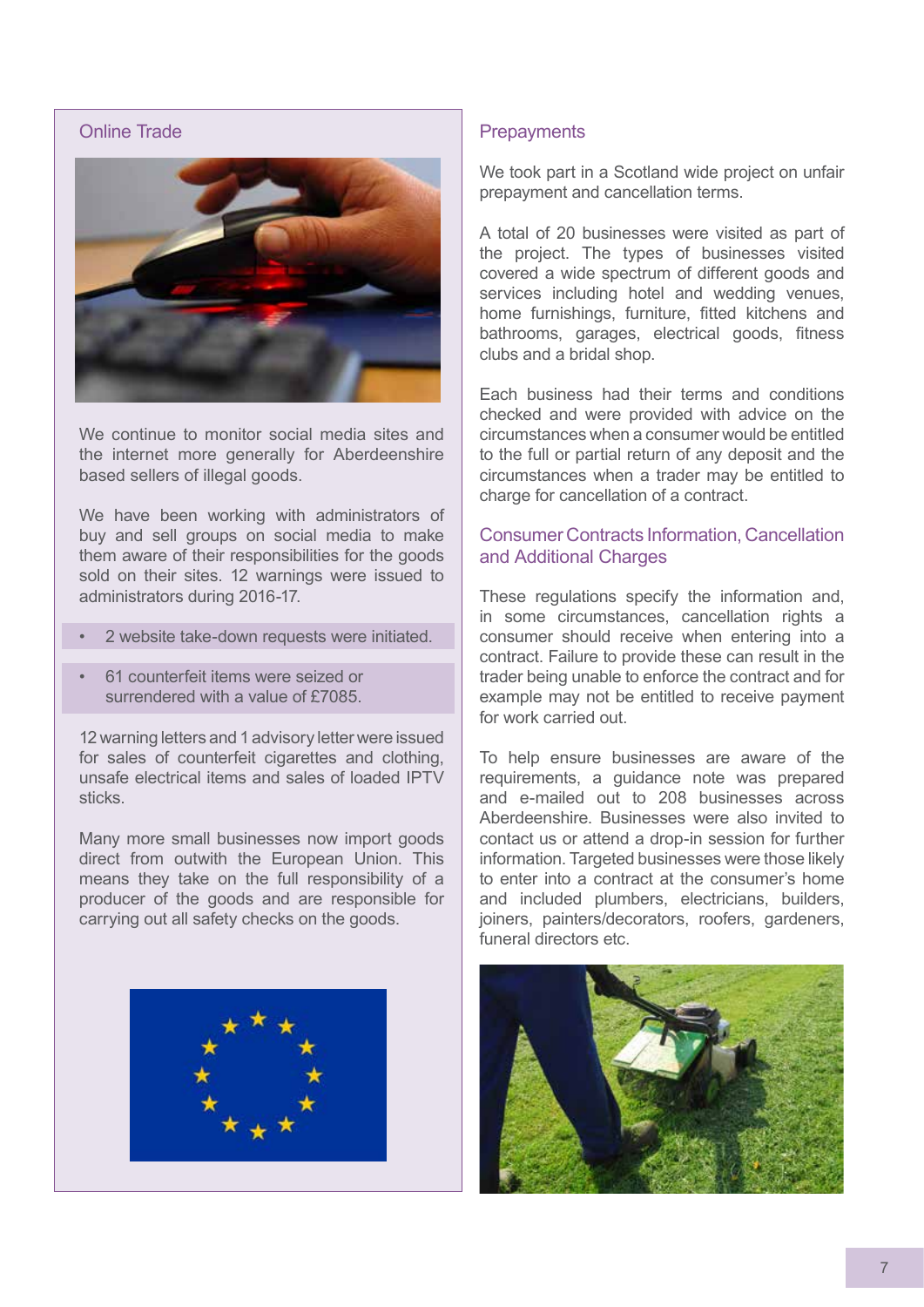# **Product Safety**

### Construction Products

A project was carried out to inform and advise local businesses on the Construction Products Regulations. Since July 2013 all businesses manufacturing products for use in construction works are required to CE mark the products and to make a Declaration of Performance for the product.

This covers requirements for ;

- Mechanical resistance and stability
- **Fire safety**
- Hygiene, health & the environment
- Safety & accessibility in use
- Noise protection
- Energy economy & heat retention
- Sustainable use of natural resources



60 businesses were contacted and sent guidance on the requirements. Initially steelworks, builders and timber merchants have been contacted but the project will continue and progress to other sectors.

#### Licensing Activity

37 Premises were licensed to store explosives such as fireworks, shotgun cartridges, bird scarers and marine flares. There is also 1 business within Aberdeenshire licensed to sell fireworks all year round ie outwith specified periods around bonfire night, Diwali, Chinese New Year and Hogmanay.

There were 2 fireworks dispensations granted through the year. This is required to allow the use of fireworks between the hours of 11pm and 7am.

61 Premises now have a Petroleum Storage Certificate allowing them to store and dispense petroleum.

These businesses are inspected regularly to ensure safe storage conditions are in place and adequate risk assessments have been carried out.

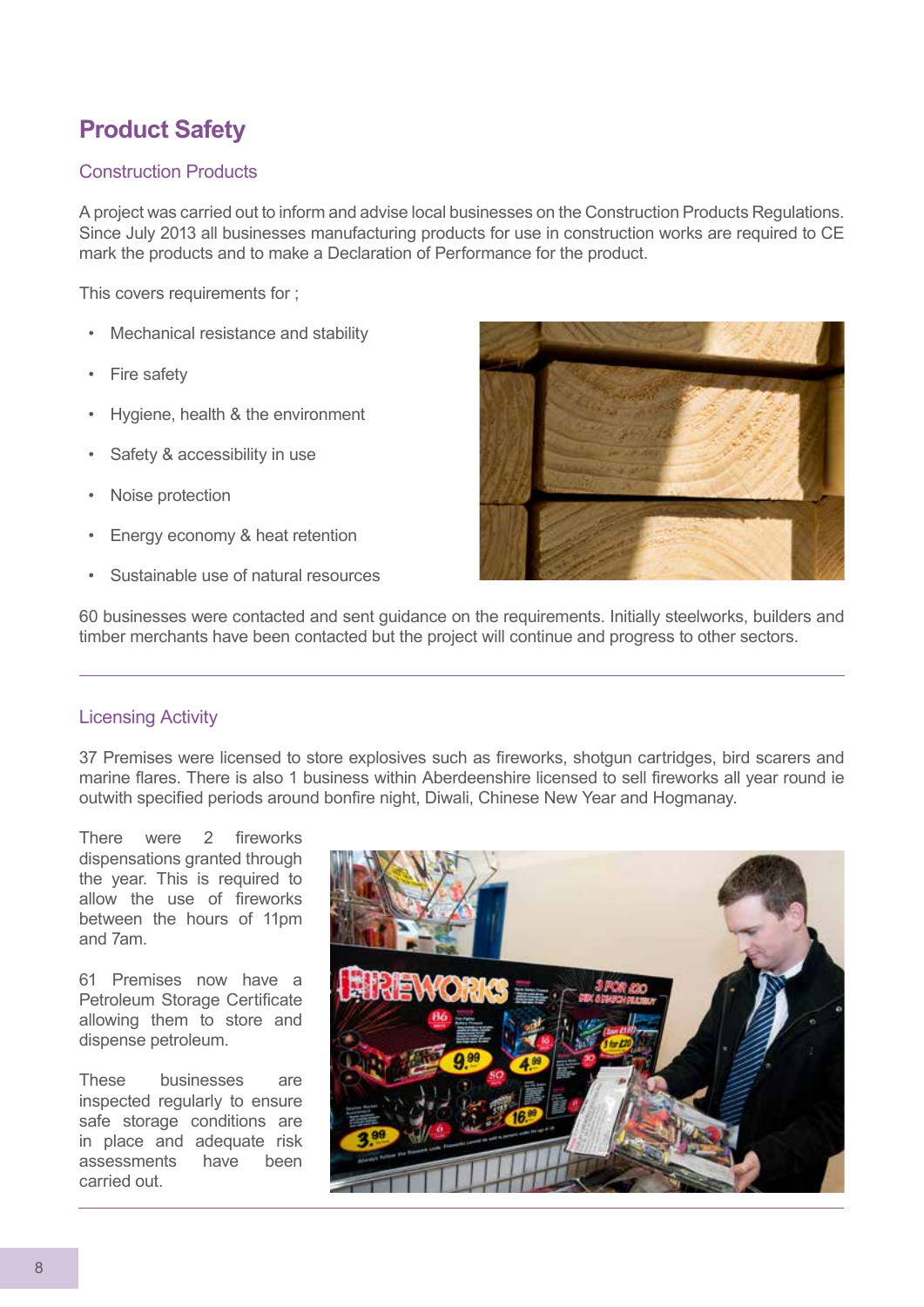#### Age Restricted Products

There are 270 registered tobacco retailers in Aberdeenshire and 37 retailers of fireworks. E-cigarette sellers will also be required to register by 1 October 2017.

A ban on the sales of e-cigarettes to under 18 year olds was introduced on 1 April 2017.



During 2016-17, 53 tobacco retailers received a visit providing advice on checks which must be in place to prevent

under-age sales.

43 test purchases of cigarettes were attempted with 1 sale made.

5 test purchases of fireworks were attempted with 0 sales made.

New controls on the labelling and advertising of tobacco and e-cigarettes were introduced in May 2016 with a period of 1 year to allow retailers to sell on non-compliant stock.

There are now limits on the quantity and concentration of nicotine containing liquids for vaping, and the size of refillable tanks on e-cigarettes

All cigarettes must now be sold in standardised packaging as shown below.



## **Animal Feed Hygiene**

There are currently 3547 premises registered or approved under the Feed (Hygiene and Enforcement) (Scotland) Regulations 2005. Feedstuff hygiene inspections takes place at both Primary and Non-Primary Production premises.

Primary production premises produce agricultural products that do not undergo any other operation following their harvest and also those raising and storing animals, prior to slaughter. Non-Primary premises are premises involved in feed production outside of the definition for Primary production, such as feed mills.

232 feed interventions were conducted and 22 feed samples were submitted for analysis.

1 Feed Improvement Notice was issued for a number of breaches of feed law.

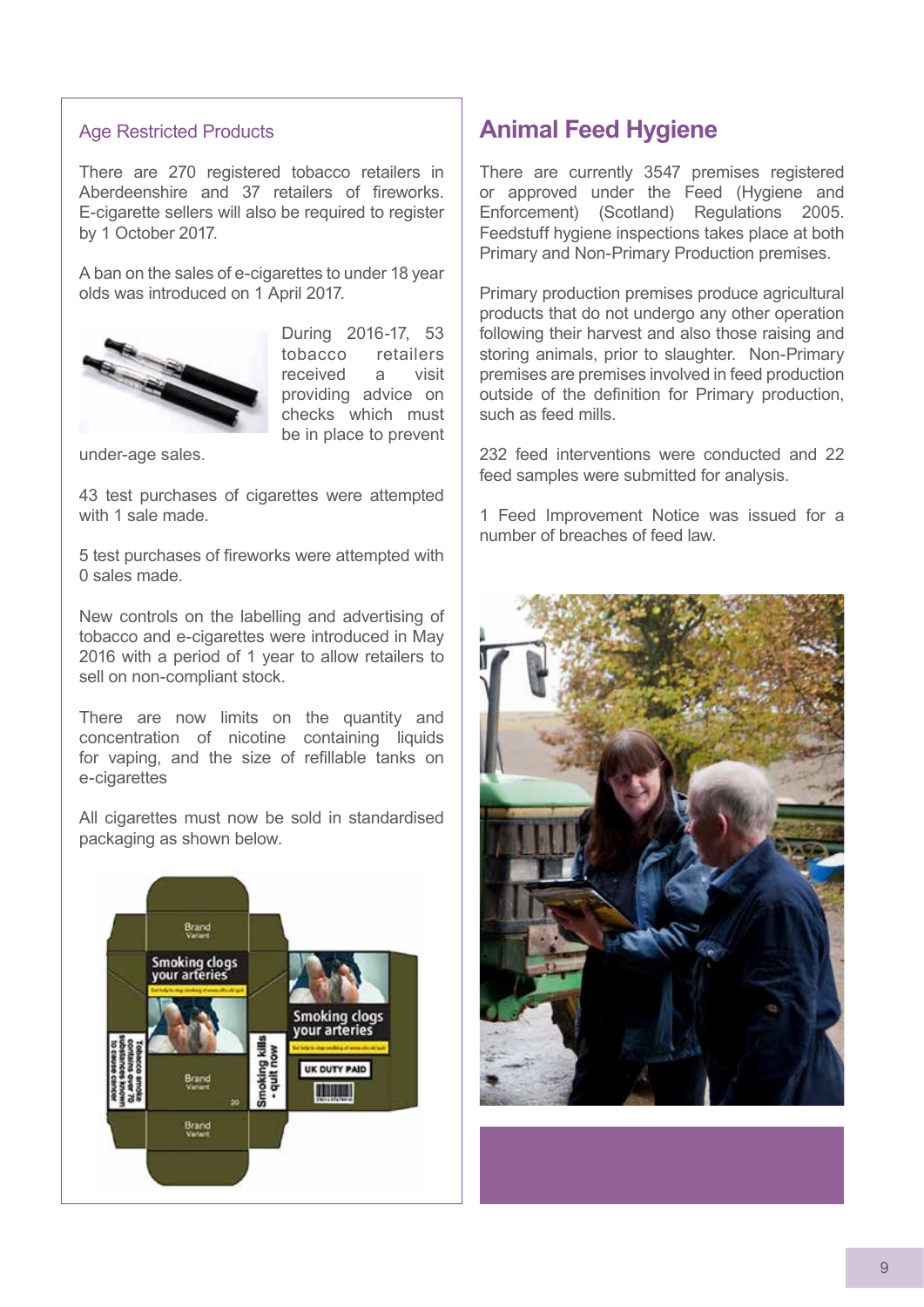## **Formal Enforcement Action**

Formal enforcement action is generally only taken as a last resort when a trader has refused to remedy a contravention of the law or where there is evidence of fraud or reckless practice or in cases of significant economic detriment.

There were no matters requiring a report to the Procurator Fiscal during this year.

Investigations were carried out into a number of social media sites advertising counterfeit goods and illicit tobacco. These businesses were given advice and warned against breaching legislation in future.

An investigation was launched into a car dealer providing misleading descriptions of used vehicles. Compensation was obtained on behalf of the consumers and a warning was issued. The Home Authority were notified of the offences and will continue to monitor their business practices.

We received a large number of complaints against a landscape gardener. We initially obtained an undertaking by virtue of the Enterprise Act 2002 that the trader would cease causing economic harm to consumers by taking deposits for work and failing to carry it out. A criminal investigation was also initiated and we assisted the police in establishing fraud charges against the business.

## **Consumer Advice & Assistance**

Most Complained about Goods and Services



Used vehicles are consistently in the top five most complained about goods and services and as a consequence are one of our five priority areas. Most complaints are in relation to defective vehicles however several were investigated for misleading descriptions.

"A complainant purchased a second-hand car and had asked the salesman at the point of purchase about the history of the car. He was informed that the car had one previous owner and that it had been a company car. The complainant received the V5 5 weeks after purchase. It stated that the previous owner had been Enterprise Rent a Car. After we intervened the trader agreed to settle the matter for £1000."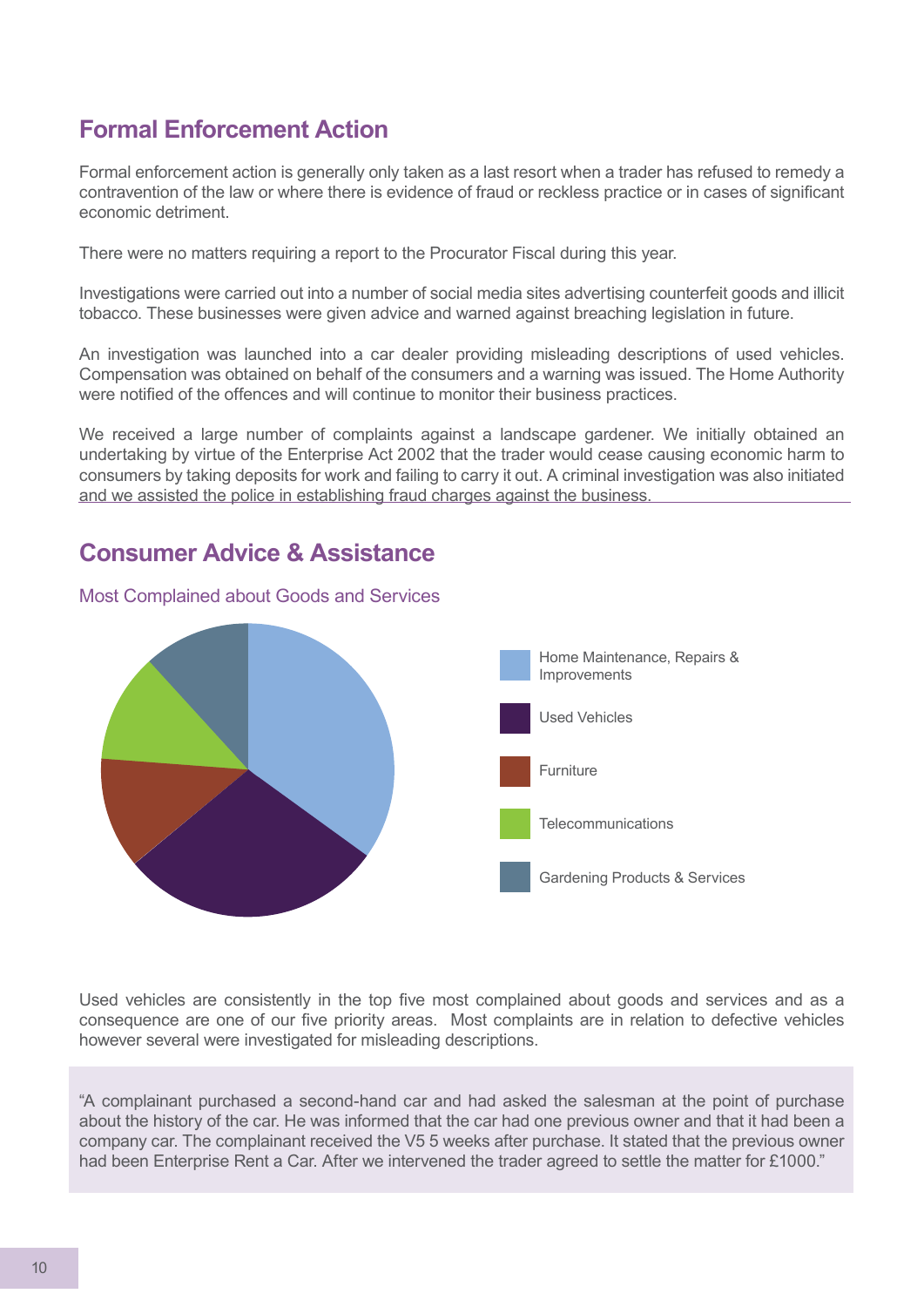"£380 redress was obtained for 2 consumers who had bought cars which had been misdescribed. They bought cars falsely described as sold with a warranty. After an investigation the trader agreed to amend his future advertising and to provide compensation to the complainants."

A guidance booklet is being developed and will be distributed to all used car dealers during the forthcoming year. It will provide advice on the changes introduced by the Consumer Rights Act 2015 and clarify the trader's obligations and the legal rights of their customers.

While we try and resolve any complaints brought to us as quickly as possible, it is sometimes important to be patient and persistent on behalf of the consumer. The following examples illustrate the point well.

"A consumer who had a complaint about her electricity bill approached us for advice in June 2016. There was a significant amount of paperwork to review and protracted discussions with the supply Company however 6 months later the Company agreed to write-off the bill of over £4,500."

"A Westhill resident booked a holiday to Tenerife in June 2014. The return flight was delayed seven hours and she made a claim to the airline. This was rejected by the airline but they did not provide a suitable reason for rejection. The consumer approached us for help in August 2016. We contacted the airline but they failed to respond to our request. We then wrote to the Spanish National Enforcement Body (the Spanish Civil Aviation Authority) with the result that the airline agreed to pay compensation of 400 Euro per person, £2000 in total. This was eventually refunded in February 2017."

#### Publicity and Campaigns

As well as Scams Awareness Month highlighted earlier, we also took part in a couple of publicity campaigns. One warned of the dangers of children ingesting button batteries and posters were distributed throughout Aberdeenshire. We also worked alongside the police raising awareness of doorstep crime as part of Operation Monarda.

We issued press releases throughout the year covering a number of topics. These included sales of potentially dangerous power tools in the region, copycat websites, the increase in sales of cigarettes to under 18 year olds, and warning of a scam where vulnerable residents were called and advised they were the subject of criminal investigation by HMRC.

## Small in size. The risk of a BIG problem

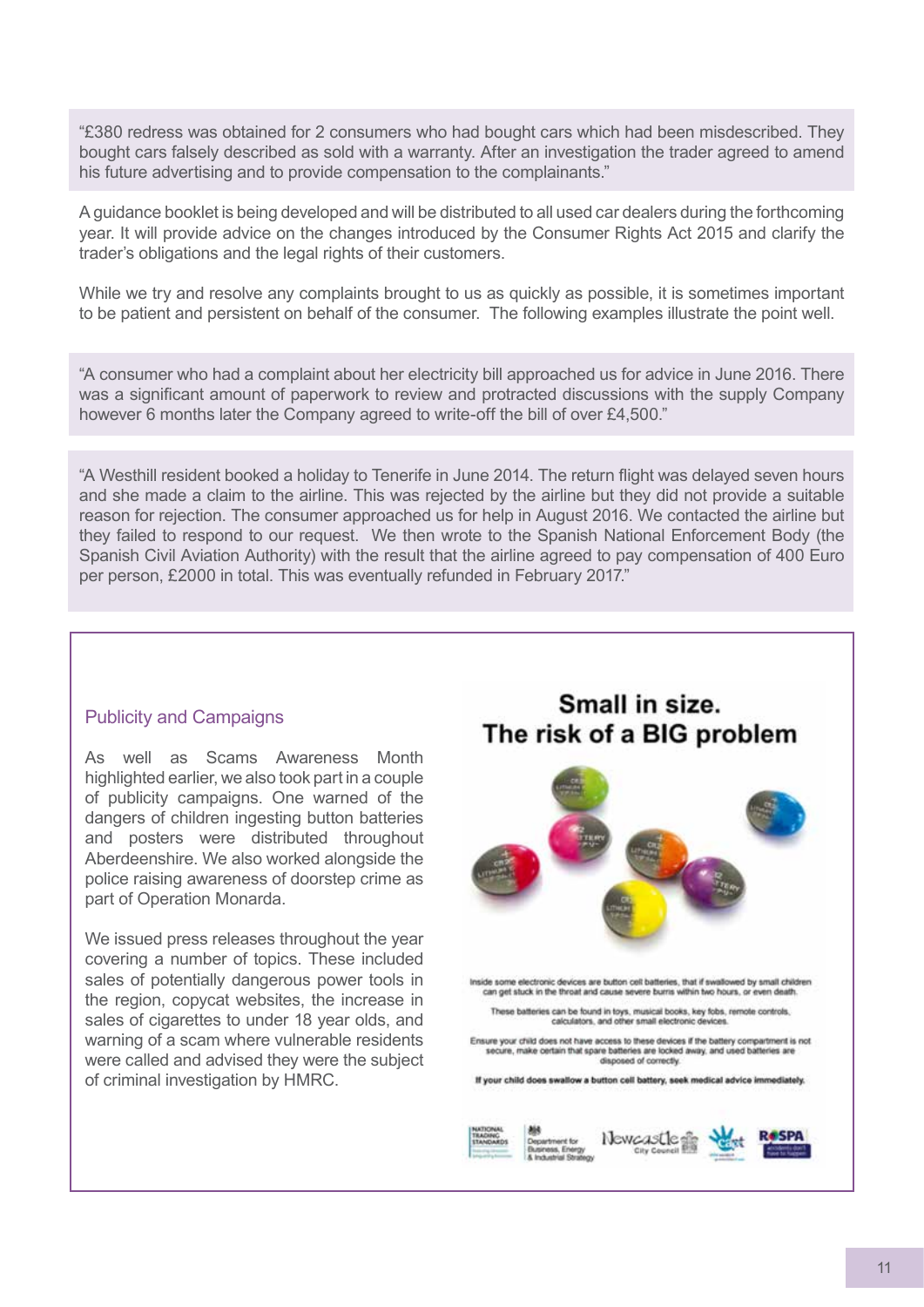## **New Initiatives**

We are always aware of the need to improve our effectiveness and efficiency and welcome new ideas to improve our Service.

- We are now part of a North of Scotland Notified Body group enabling us to share expertise and better maintain staff competency in carrying out metrology (weights & measures) verifications.
- We are in discussions with other North of Scotland local authorities on setting up a Formal Joint Working Partnership. The aim of this collaboration is to be more effective in tackling cross border issues by again sharing information, expertise and resources. This should also improve resilience and ultimately produce better outcomes for consumers and businesses.



• There is an ongoing review of official controls on animal feed with Food Standards Scotland proposing these are delivered in future by local authorities on a regional basis. Aberdeenshire Council is the nominated regional authority covering Aberdeenshire, Aberdeen City and Shetland Council.

## **Staff**

We continue to have difficulty recruiting qualified staff and so had to cope with some unfilled vacancies within the Service during the year. Sincere thanks must go to all staff for absorbing the additional workload and maintaining a good standard of service.



Our trainees were both successful in their exams in November 2016 and we were particularly proud of Karen MacDonald who was awarded the Fair Trading Criminal prize by the Chartered Trading Standards Institute for achieving the highest mark in that exam.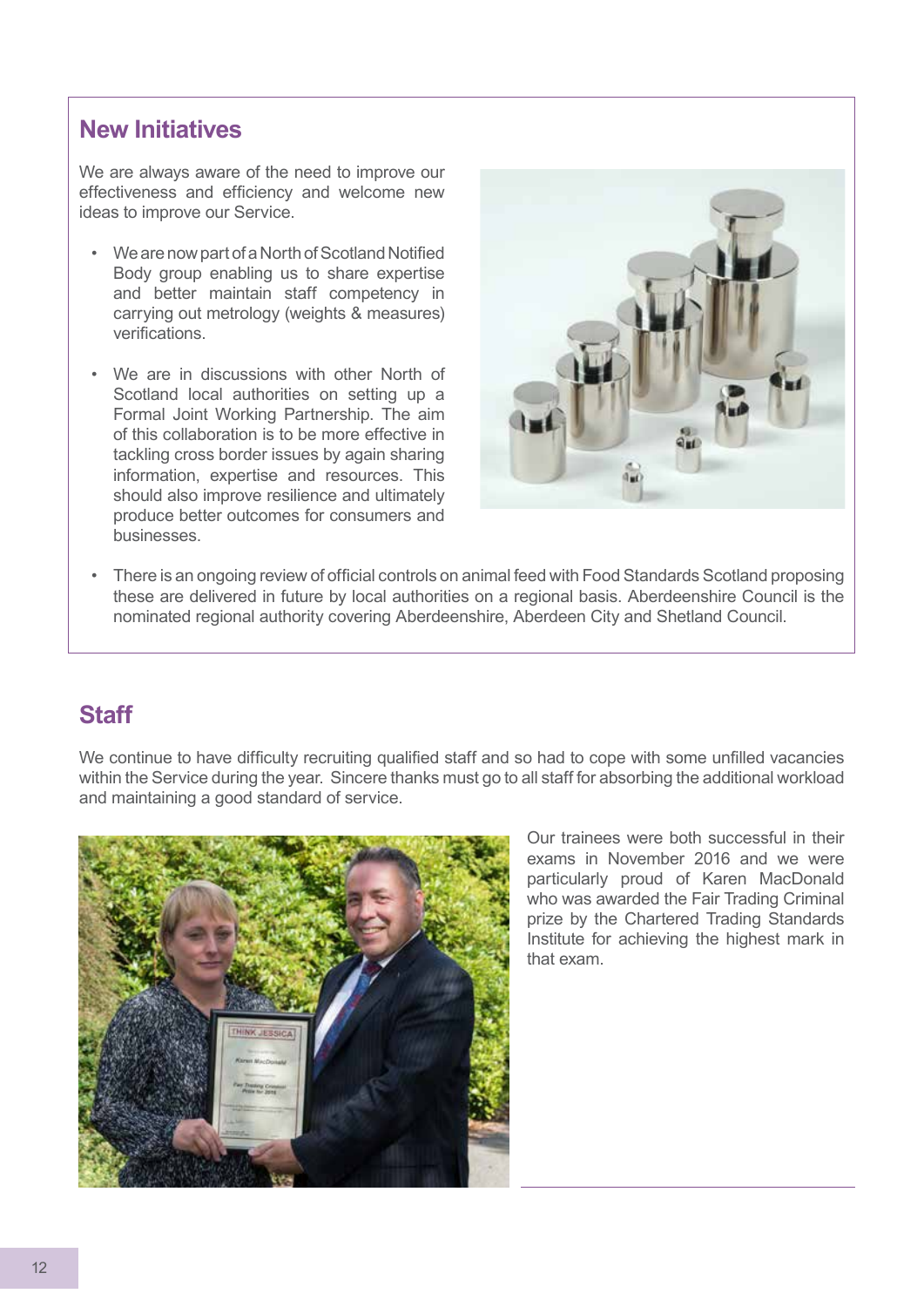# **Performance & Customer Satisfaction**

## Consumer Survey (August 2016)

95% were satisfied with the overall level of service 100% felt they were kept well informed on progress and outcome 100% rating for competency & professionalism of staff 95% found it easy to contact us initially Business Survey (January 2017) 100% were satisfied with the overall level of service

100% felt we made it clear what the business had to do to meet legal requirements

88% felt we treated them consistently

100% felt our staff were courteous & polite and treated them fairly

## Performance Indicators 2016-17

| <b>Consumer Complaints</b>                     | <b>Business Advice Requests   High Risk Visits</b> |                         |  |
|------------------------------------------------|----------------------------------------------------|-------------------------|--|
| 918 consumer complaints referred for<br>action | 199 advice requests                                | 70 visits programmed    |  |
| 638 completed within 14 days                   | 149 completed within 14 days 66 visits concluded   |                         |  |
| 69.4%<br>(76.8% in 2015-16)                    | 87%<br>(88% in 2015-16)                            | 94%<br>(94% in 2015-16) |  |

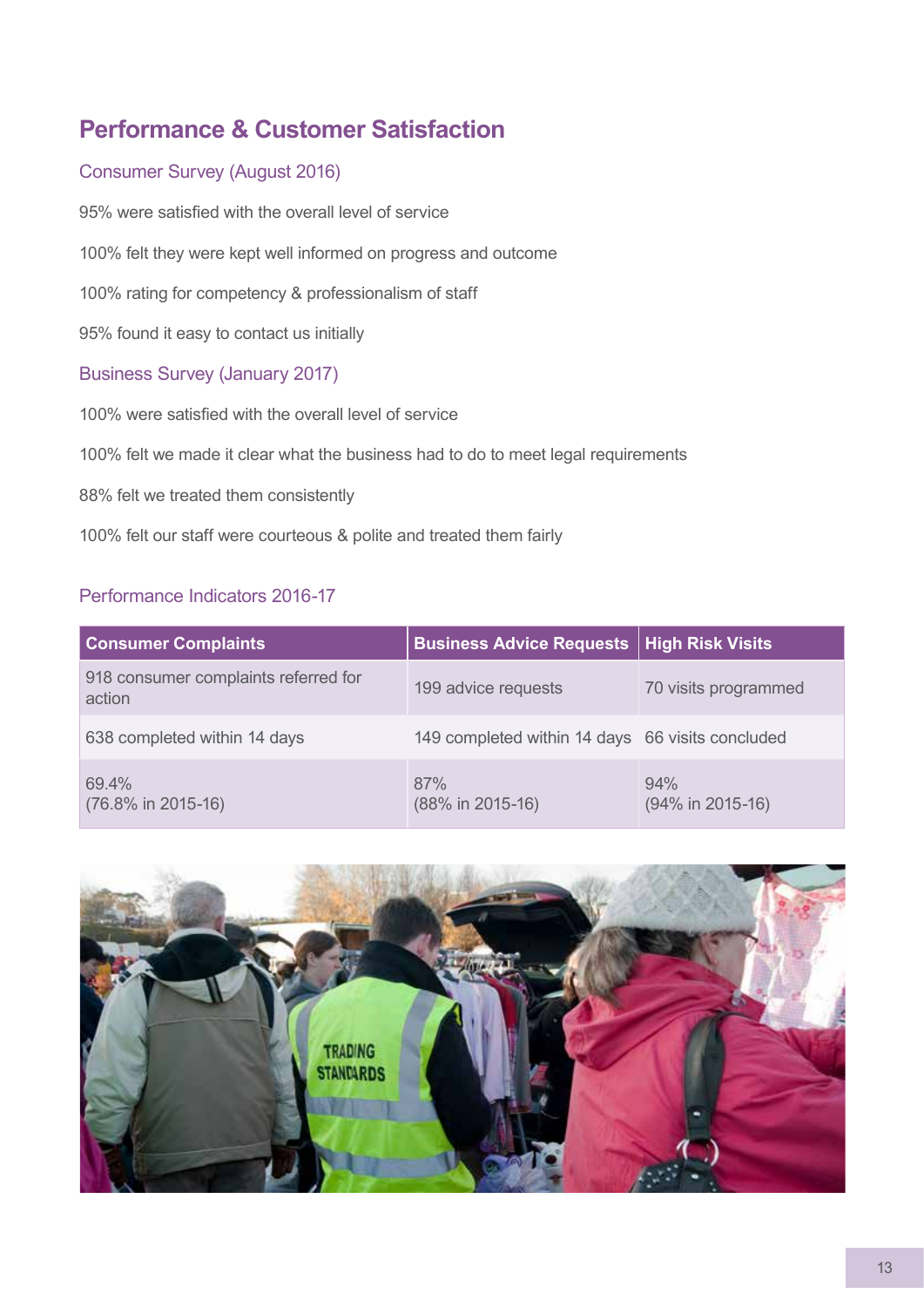## **Appendix 1**

Our operational priorities for 2016-17 were;

- Doorstep Crime
- Second Hand Car Sales
- Internet Sales (E- Crime)
- Mass Marketing Scams
- Age related Sales

During 2016-17 we committed to the following activities:-

- (a) Prioritise doorstep crime complaints with a view to reducing harm caused to consumers. This will include awareness raising and increased publicity, closer cooperation with partner agencies and neighbouring authorities, identifying and adopting best practice.
- (b) Carry out a project to inform local traders operating in the home improvement sector of their rights and obligations under the Consumer Rights Act 2015, the Consumer Contracts (Information, Cancellation and Additional Charges) Regulations 2013 and the Alternative Disputes Regulations 2015.
- (c) Provide information on the Consumer Rights Act to Aberdeenshire based car dealers and consumers with a view to improving knowledge of their legal rights and obligations and reducing the level of complaints.
- (d) Continue work to protect vulnerable adults from financial harm, including providing advice and assistance to those on the 'Scams List' and offering and publicising our free loan service of call blockers to vulnerable adults.
- (e) Conduct advice visits and test purchase exercises with a view to monitoring and enforcing legislation controlling the sale of age restricted products.
- (f) Visit all high risk premises during the year and visit businesses rated as upper medium as resources allow. High risk premises includes animal feed mills and large food packers. Major non compliances will be fully investigated and monitored until compliance is achieved.
- (g) Carry out a project to improve compliance in the construction products industry.
- (h) Carry out projects in the identified priority areas as appropriate and take part in selected projects identified by national and regional groups.
- (i) Continue to identify and develop areas for closer joint working with other Local Authorities to identify efficiencies and make best use of available resources in providing a Trading Standards Service.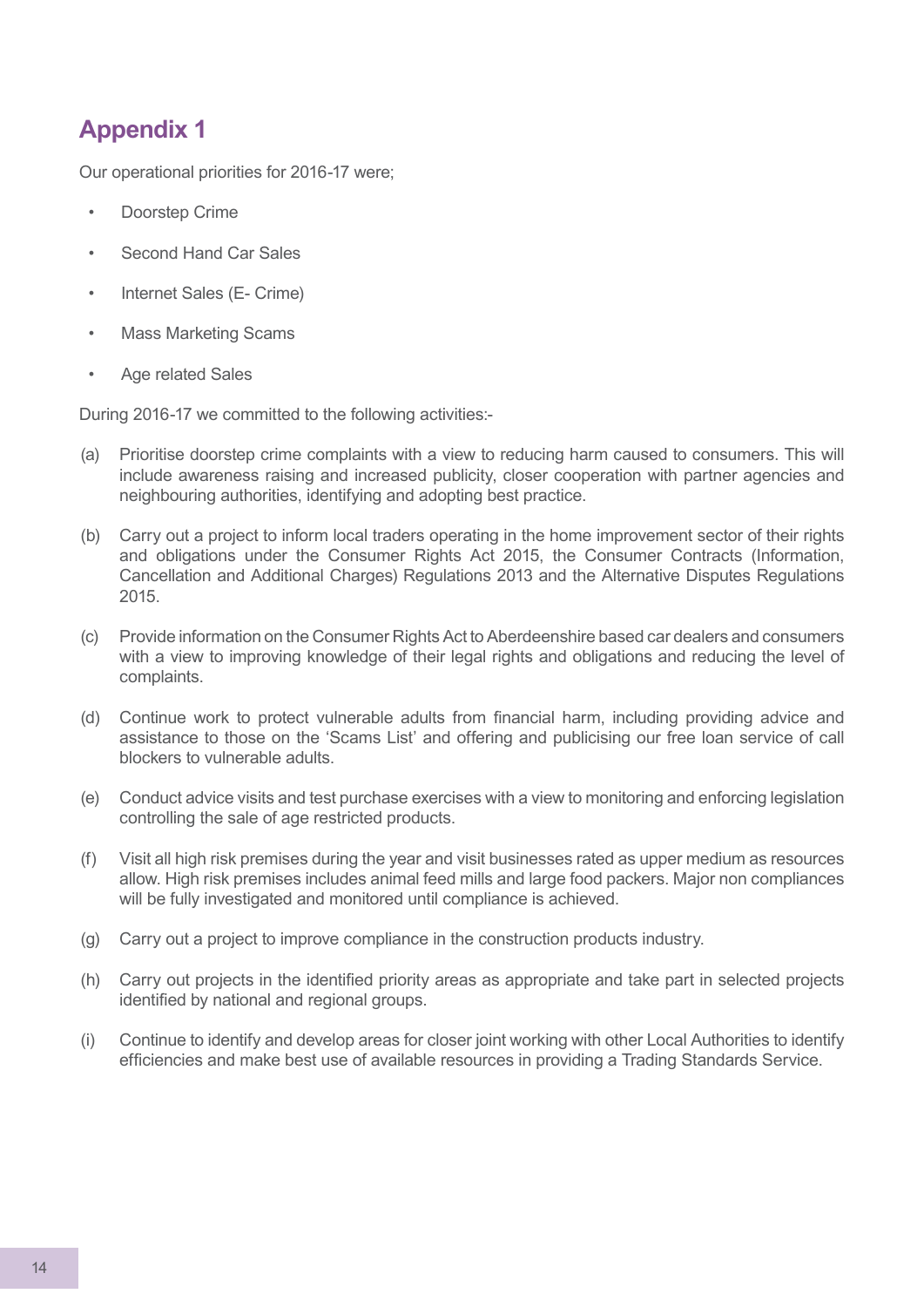## **Contacts**

Trading Standards (South) Gordon House Blackhall Road Inverurie AB51 3WA Tel 01467 537222

Trading Standards (North) Maconochie Road **Fraserburgh** AB43 8TH Tel 01346 415888

- E- Mail: trading.standards@aberdeenshire.gov.uk
- Website: www.aberdeenshire.gov.uk/business/trading-standards
- Twitter: https://www.twitter.com/AberdeenshireTS